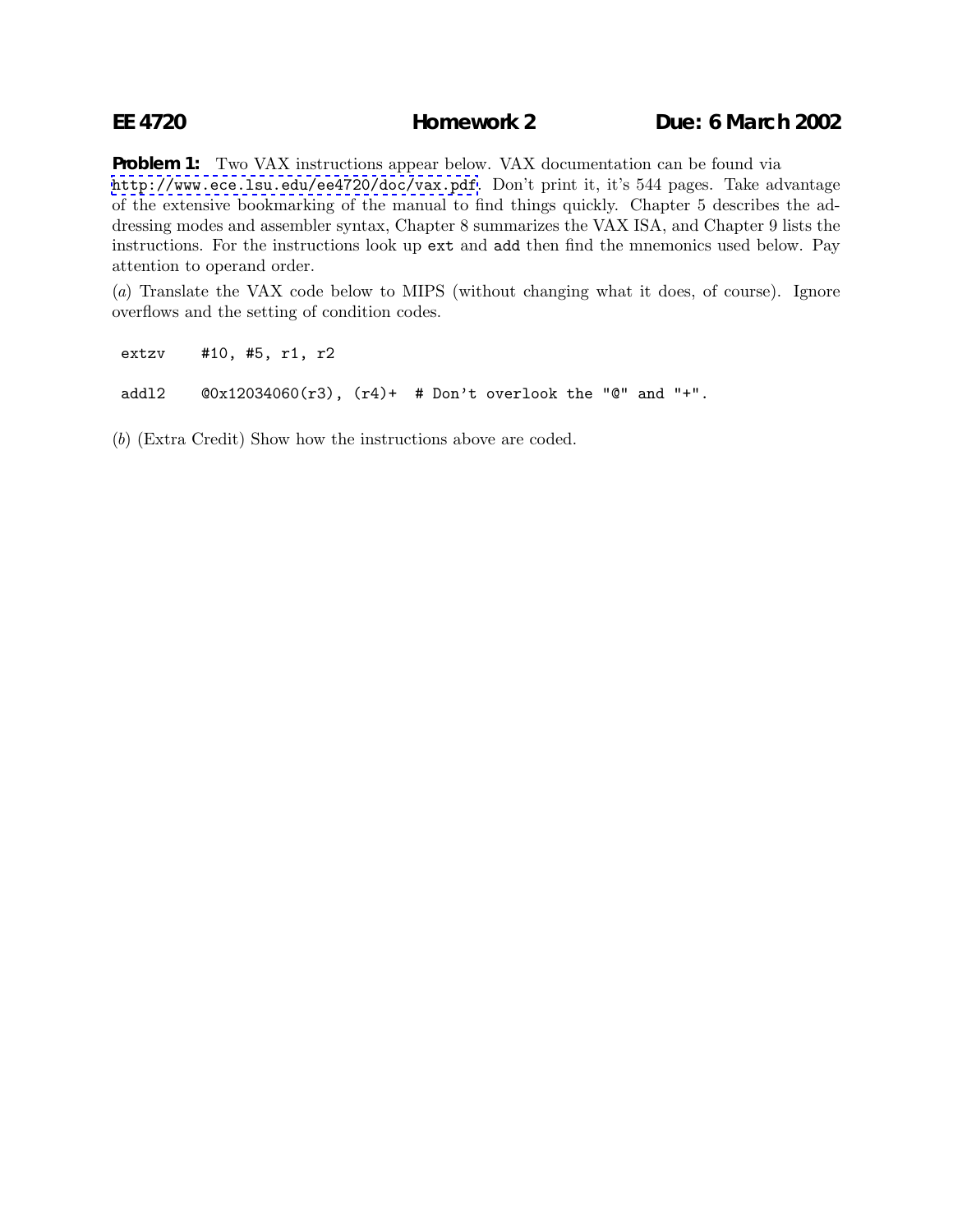**Problem 2:** A pipelined MIPS implementation and some MIPS code appear below. The results computed by the MIPS instructions are shown in the comments.



add \$13, \$11, \$12 # 0x230

add \$14, \$11, \$12 # 0x230

(*a*) Draw a pipeline execution diagram showing the execution of the code on the implementation. Base your pipeline execution diagram on the illustrated pipeline, do not depend solely on memorized execution timing rules, since they depend on details of the hardware which vary from problem to problem. Show execution until the second fetch of the first instruction.

(*b*) Determine the CPI for a large number of iterations.

(*c*) Certain wires in the implementation diagram are labeled with letters. (The circled letters with arrows.) Beneath the pipeline execution diagram show the value on those wires at near the end of each cycle. (Write sideways if necessary.) Do not show values if the corresponding stage holds a bubble or a squashed instruction. Only show immediate values if the corresponding instruction uses one. *Hint: Three instructions above use an immediate.*

(*d*) *This is a special bonus question that did not appear in the original assignment!* For those students who have taken EE 3755 in Fall 2001, identify the Verilog code in <http://www.ece.lsu.edu/ee4720/v/mipspipe.html> corresponding to each labeled wire.